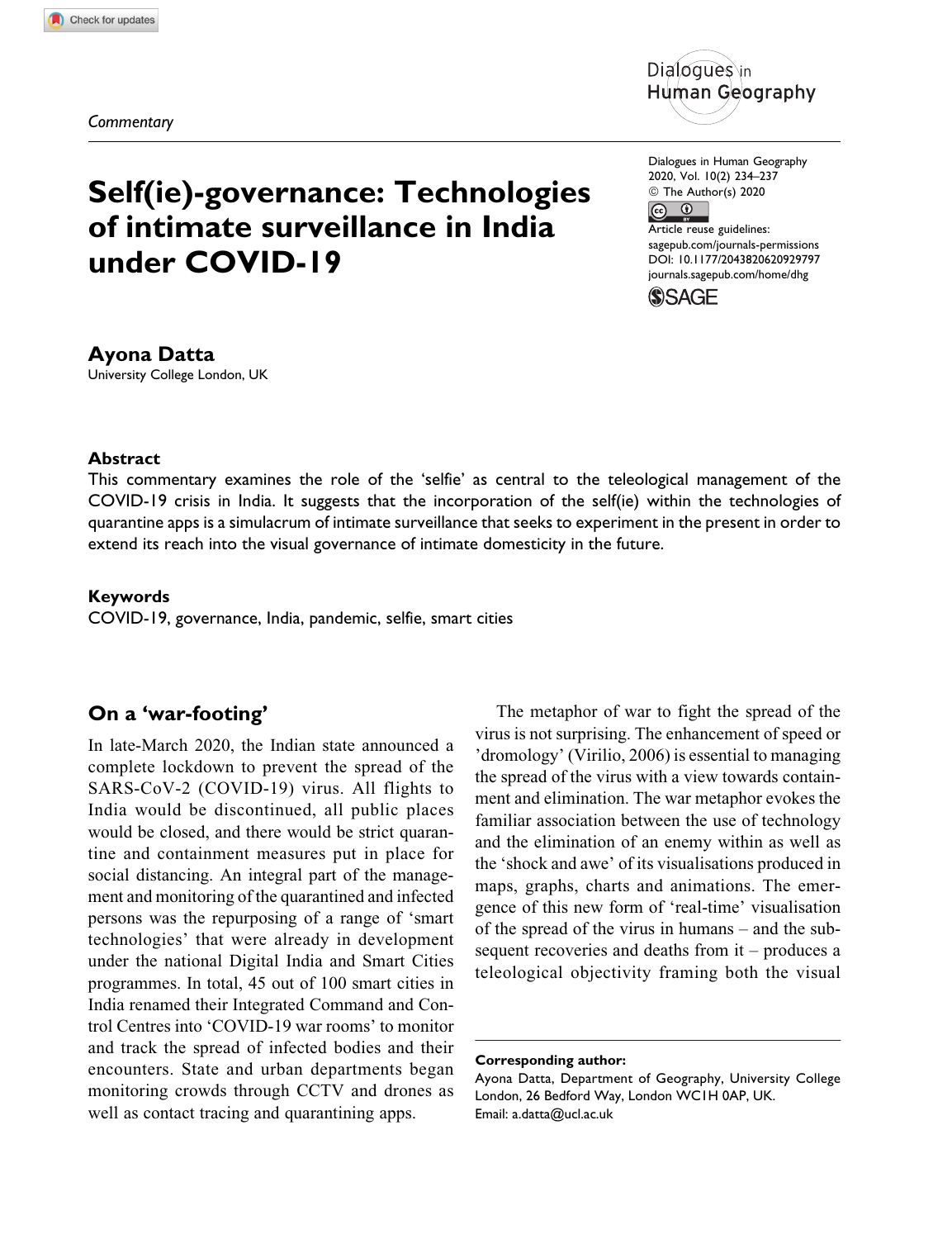'trajectography' (Virilio, 2012) of the pandemic as well as how the state is 'seen' to act in the crisis.

## Self(ie)-governance as simulation of surveillance

Since their repurposing, the COVID-19 war rooms have been focused on contact tracing and quarantine apps that have seen the reduction of civil liberties and data privacy (Kitchin, 2020). One of these apps, 'Quarantine Watch' (Revenue Department, 2020), has been pushed into use in Karnataka, one of India's southern regional states with its capital city, Bangalore, as a hotspot of pandemic surveillance. A quarantined individual downloads the app from Google Play Store onto their mobile phone, completes a registration form and through the app uploads their GPS tagged selfie once every hour, with a break from 10 pm to 7 am for sleep. Authorities claim that these selfies are then checked using facial recognition software. If a person fails to upload on time, or the software deems that the selfie does not belong to the quarantined individual, there is a capability within the app to directly call the individual on their mobile phone or officials may even visit their home to conduct further checks (Ananth, 2020). Further, it is not clear who has access to these data apart from the Health Department officials who are monitoring the uploads, and whether defaulters' names will be released to the police.

The use of pixelated data like the selfie comes on the back of several decades of using analogue facial recognition systems for everyday governance. The passport photo has long contributed to this form of facial governance. Indians paid a visit to the neighbourhood photo studio each time a piece of bureaucracy had to be completed – passport application, food subsidies, welfare benefits, births, deaths, marriage registrations, pensions, all of these were located within the materiality of photo studios with their flashing lights and white background. The attendant would tell their customers to look up or down, remove hair from face, not show their teeth, and would be the first layer of checks that would conduct how faces should supplement official documents. Aadhar, the biometric identification

scheme launched in 2016, has since expanded the use of card centres providing a much larger remit of facial governance by recording biometric details of citizens – photos, fingerprints and iris scans as well as socio-geographic data verified through layers of local analogue checks in the physical space of Aadhar centres. Even before the pandemic, there have been calls to use Aadhar's visual database to train AI and facial recognition software. The introduction of the selfie in the quarantine app is an aspiration to extend the reach of state surveillance into intimate governance.

Although facial recognition systems are often used in public places particularly during crowd control, selfies have always occupied a somewhat tangential relationship to this form of mass surveillance (Shah, 2018). Seen diversely as art or corporate capture by digital platforms or even as a democratic fix to surveillance from above, selfies are somewhat ambiguous in the sociopolitical terrain (Senft and Baym, 2015). Selfies also evoke a performative politics of working-class youth subcultures to visually reclaim public spaces (Datta, 2019), but they are rarely examined as part of the technologies of facial recognition. Limited scholarship on the selfie in urban governance entices us to move beyond examinations of 'work in the selfie to work of the selfie' (Shah, 2018: 180) that complicates its role in the era of digital and mass surveillance in India.

In self(ie)-governance, the passport photo is transformed into a citizen selfie, thus extending its reach in a way that social distancing itself is now governed through the selfie. Consequently, the selfie becomes a pixelated version of the analogue passport photo that is created by the citizen in their home, as a legitimate rite of passage from quarantined to immune bodies, from lockdown in the home to social distancing in public spaces. It becomes a supplement to the technologies of COVID-19 war rooms, necessary yet distinct from the geolocated real-timeness of maps and graphs of viral spread and containment. The selfie simulates the fantasy of speed with which the virus is seen to be contained within the home, as a digital 'imprint' of infected and quarantined bodies created through an affective visualisation. Like the passport photo, it becomes a universalising tool of repetition, standardisation and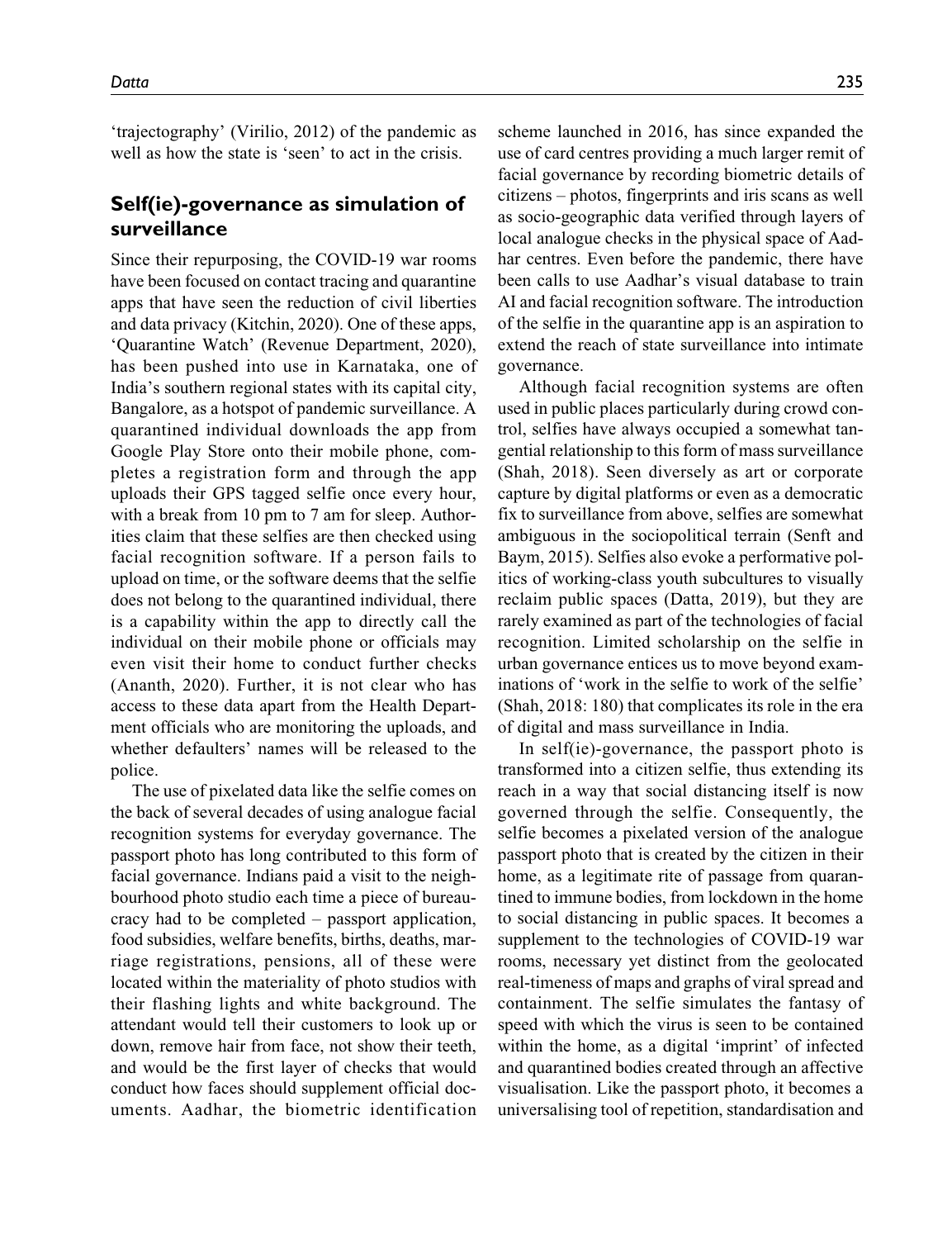composition, compelling the everyday rhythms of bodily rituals to fall in its hourly timeline of clicking and uploading. The use of a personal mobile phone with its front-facing camera within the 'privacy' of one's home evokes the selfie as an affirmative visuality that performs the function of a 'camera obscura of panoptic surveillance' (Virilio, 2012: 36) during quarantine.

More significantly, self(ie)-governance moves facial recognition from intimate contact in the passport photo studios and Aadhar card centres to the sentient machine at home. The selfie bears the 'testimonial weight' (Shah, 2018: 177) of an intimate domesticity yielding to a new kind of socially networked governance of the 'state-at-home'. Intimate domesticity is now for the first time brought under the direct visual gaze of the state. The temporality both experienced and performed at home overlays the temporality of the COVID-19 war rooms as well as that of the life cycle of the virus itself within quarantined human bodies. The self(ie) as governance becomes a governance of bodies in the home, its circulation based on a tactile intimate contract of trust, visibility and privacy between citizens and the state at large.

Quarantine Watch, which has so far seen over 10,000 downloads, has received very low ratings from users with several complaints. Of particular significance is the registration of users. Shortly after the app became available, it emerged that the app can only be used by registered subjects (i.e. when their mobile number is recorded on a list by the authorities as formally quarantined). It was not possible to selfquarantine with this app. It was also apparent that there is a time-lag between quarantine start date and the date that persons were registered by authorities, often after their 14-day quarantine period was over. Further, 'date of arrival' was a mandatory field in the app, which suggested that the app built its quarantine measures to address the international movement of the pathogen, rather than the domestic migration of citizens. The Health Department responded to some of the complaints online requesting users to call the helpline number, but feedback noted that this did not always work or the staff in the call centre were unable to resolve the issue.

Self(ie)-governance, then, is also a simulacra  $-$  a mimicry of surveillance enacted by the COVID-19

war rooms. Through the selfie, earlier technologies of the smart city 'have made it possible for citizens to contribute to the expansion of infectious disease surveillance as both a concrete practice and a compelling fantasy' (Caduff, 2014: 32). The building of this fantasy is key to pandemic surveillance as the state needs to be continuously 'seen' to act, and what better way to act than through self(ie)-governance performed by/with compliant citizens. As a simulacra of surveillance, the Quarantine Watch app claims to replace the physical infrastructures of containment, asserting its power and authority instead through mimetic infrastructures of clicking and uploading with a smartphone. As a supplement and enhancement of this mimicry, the selfie unravels with the impossibility of machinic visual surveillance even with citizens as its willing participants. And that is when it becomes clear that the machine cannot be an arbiter unless it is leveraged by human reasoning.

## Simulacra as a testing ground for the selfie

Governance from the COVID-19 war rooms has produced the selfie as simulacra, where the 'signifiers are increasingly detached and remote from the signified' (Shah, 2018: 224). Selfies are no longer just a signifier of subcultures; rather, in its pixelated database, the selfie can be stored remotely as visual big data. In this form, the selfie becomes valuable to the digitising state. Like other forms of data, the passport photo can now be detached from its spaces of production (as negatives or photo studios), endlessly repeated, copied, manipulated and measured as a selfie. As a product of the digital age, the selfie can now become the subject of the digital state.

The teleological control of pandemics through quarantine apps has much to do with the simultaneous absence of physical infrastructures of viral containment – mass quarantine centres, basic urban services, physical tracking and tracing, health infrastructures and so on. In their absence, the state prioritises the infrastructures of big tech, cloud servers, mobile phone towers, miles of cables and the smartphone. In this context, the selfie as simulation becomes the only 'real' proof of self-discipline under quarantine, triggering a chain of new power